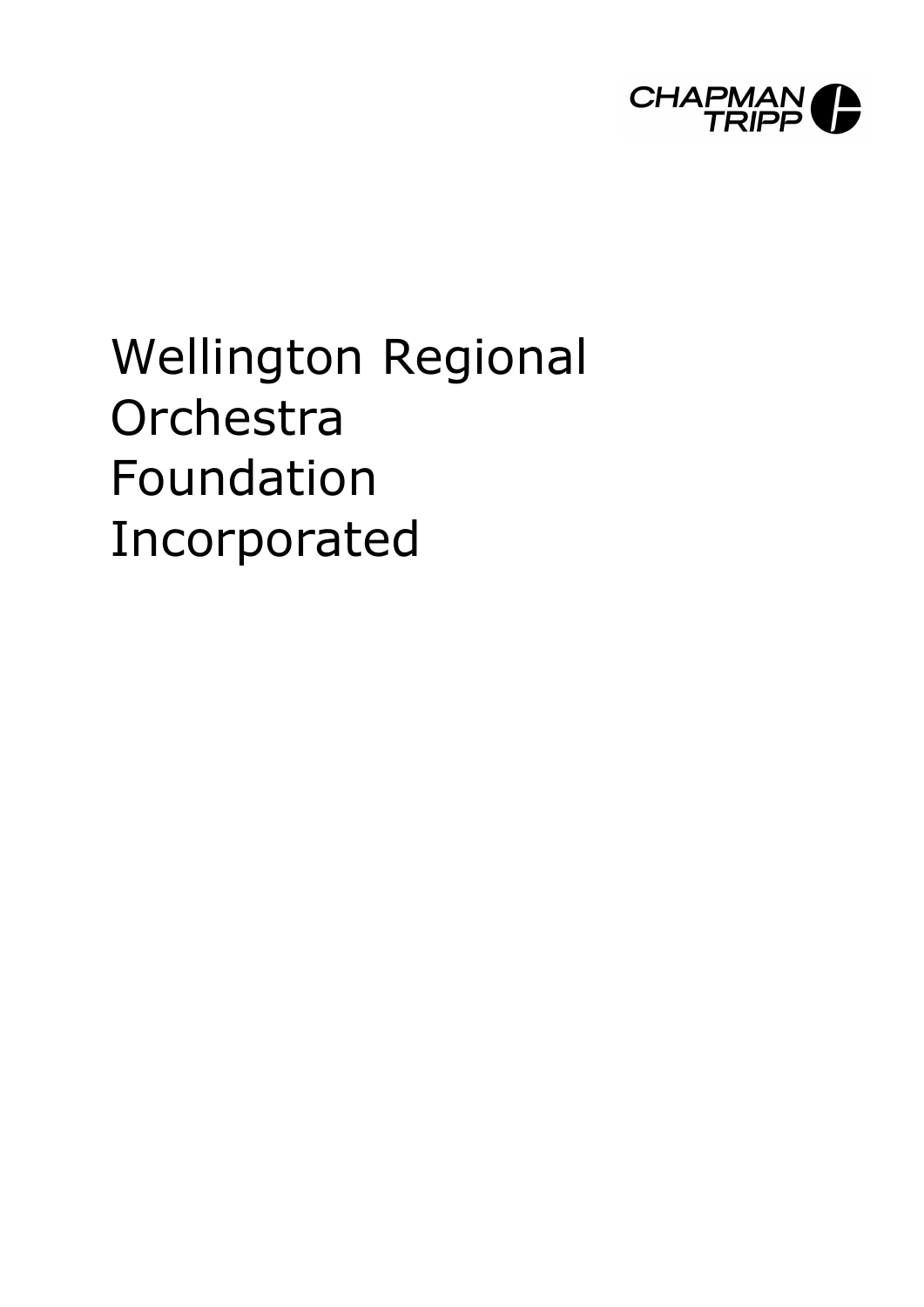# **CONTENTS**

| $\mathbf{1}$            | <b>NAME</b>                                                                              | 4              |
|-------------------------|------------------------------------------------------------------------------------------|----------------|
| $\mathbf{2}$            | <b>DEFINITIONS AND CONSTRUCTION</b>                                                      | 4              |
| 2.1                     | Defined terms                                                                            | $\overline{4}$ |
| 2.2                     | Construction                                                                             | 5              |
| 3                       | <b>OBJECTS</b>                                                                           | 5              |
| 4                       | <b>REGISTRATION UNDER THE CHARITIES ACT 2005</b>                                         | 6              |
| 5                       | <b>MEMBERSHIP</b>                                                                        | 6              |
| 6                       | <b>OFFICERS AND GOVERNANCE</b>                                                           | 7              |
| 6.1                     | Role of the Board                                                                        | $\overline{7}$ |
| 6.2                     | Composition of the Board                                                                 | $\overline{7}$ |
| 6.3                     | Election of members of the Board                                                         | 8              |
| 6.4                     | Term of elected members of the Board                                                     | $\,8\,$        |
| 6.5<br>6.6              | Co-option of Board members<br>Casual vacancies                                           | $\,8\,$<br>9   |
| 6.7                     | Ineligibility for membership of the Board                                                | 9              |
| 6.8                     | Restriction on continuous terms                                                          | 9              |
| 6.9                     | Player Board members                                                                     | 10             |
| 6.10                    | Chairman and Vice-Chairman                                                               | 10             |
|                         | 6.11 Office of member of Board vacated in certain situation                              | 10             |
|                         | 6.12 Attendance at Board meetings                                                        | 10             |
|                         | 6.13 Initial Board members                                                               | 10             |
| $\overline{\mathbf{z}}$ | <b>INTERESTED BOARD MEMBERS</b>                                                          | 11             |
| 7.1                     | Disclosure of interests                                                                  | 11             |
| 7.2                     | Dealing with interested Trustees                                                         | 12             |
| 8                       | <b>RESTRICTIONS ON PRIVATE PECUNIARY PROFIT AND ON BENEFITS IN</b>                       |                |
|                         | <b>BUSINESS ACTIVITY</b><br>No private pecuniary profit of any individual and exceptions | 12<br>12       |
| 8.1<br>8.2              | Prohibition of benefit or advantage in business activity                                 | 13             |
| 9                       | POWERS AND DUTIES OF THE BOARD                                                           | 13             |
| 10                      | <b>PROCEEDINGS OF THE BOARD</b>                                                          | 14             |
| 11                      | <b>GENERAL MEETINGS</b>                                                                  | 15             |
|                         | 11.1 Annual General Meeting                                                              | 15             |
|                         | 11.2 Special general meeting                                                             | 16             |
|                         | 11.3 Procedure at meetings                                                               | 16             |
|                         | 11.4 Resolutions                                                                         | 17             |
| 12 <sub>2</sub>         | <b>THE SEAL</b>                                                                          | 17             |

ß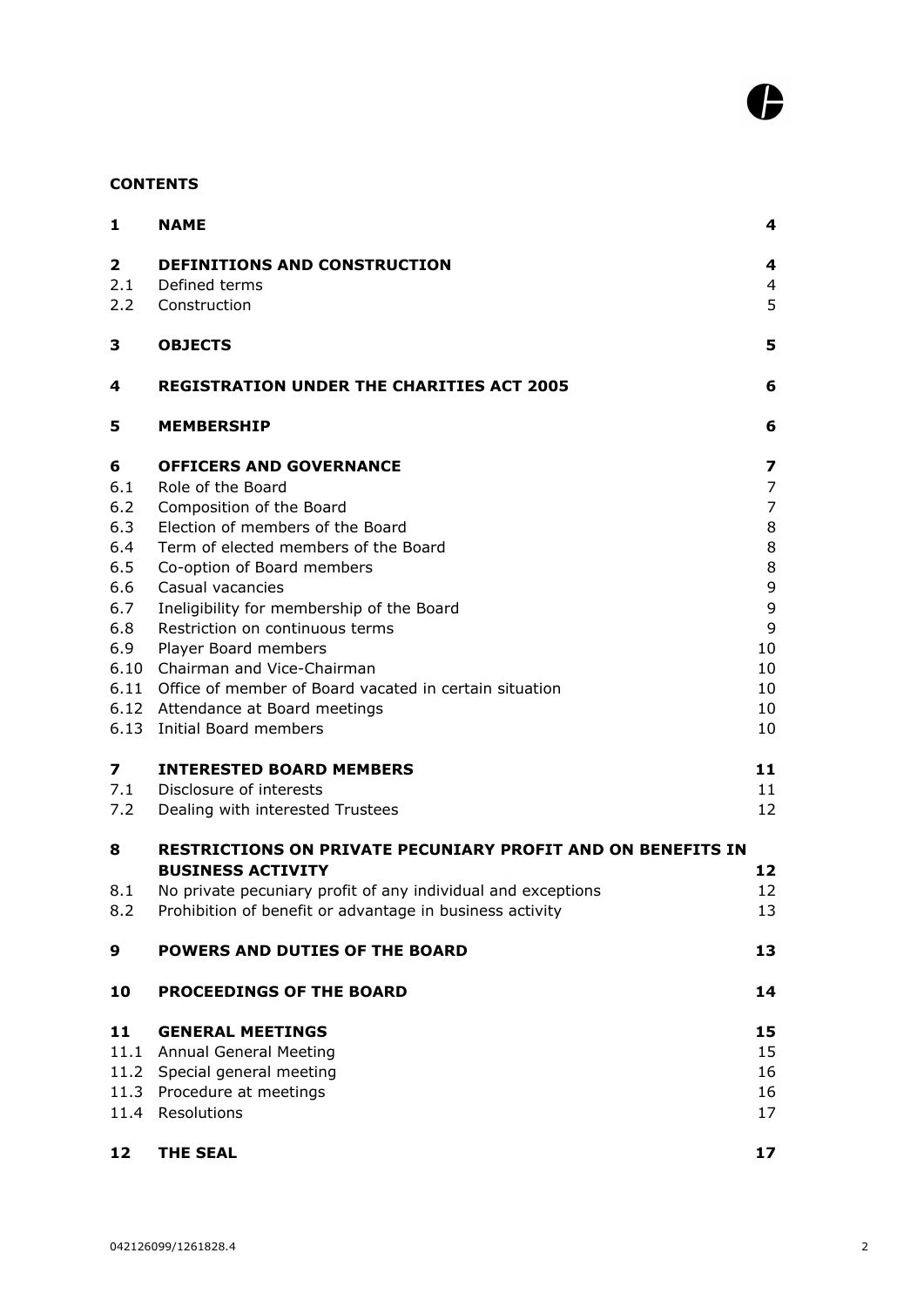| 13 | <b>FINANCE</b>                | 17 |
|----|-------------------------------|----|
| 14 | <b>AUDIT</b>                  | 17 |
| 15 | <b>TREASURER</b>              | 18 |
| 16 | <b>CONDUCT AND COMPLAINTS</b> | 18 |
| 17 | <b>ALTERATION TO RULES</b>    | 18 |
| 18 | <b>DISPUTES</b>               | 19 |
| 19 | <b>DISSOLUTION</b>            | 19 |

ß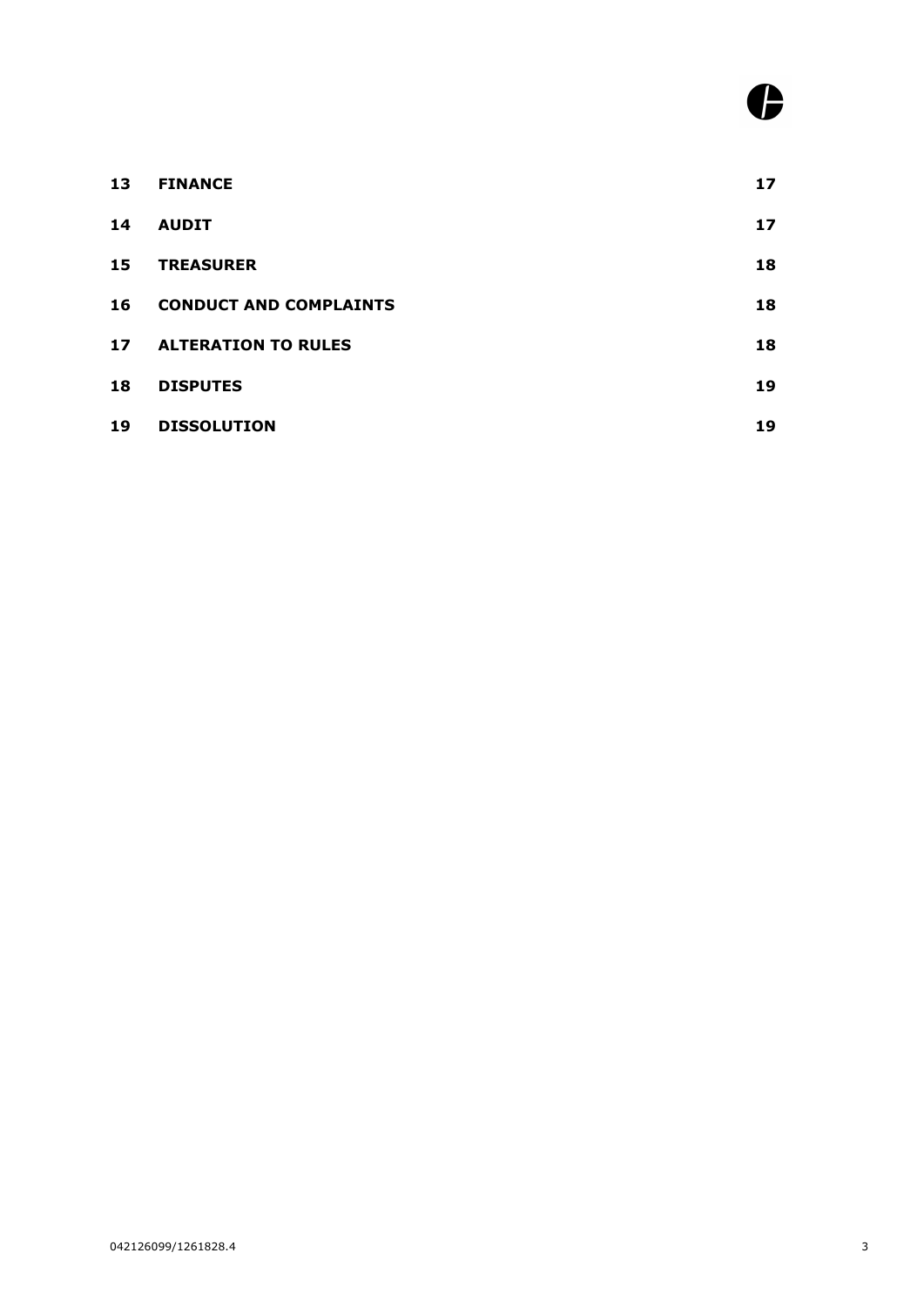

## **WELLINGTON REGIONAL ORCHESTRA FOUNDATION INCORPORATED**

A Society duly incorporated under the Incorporated Societies Act 1908.

#### **RULES**

#### 1 **NAME**

The name of the Society is Wellington Regional Orchestra Foundation Incorporated or such other name as the Board may adopt by resolution from time to time.

#### <span id="page-3-0"></span>2 **DEFINITIONS AND CONSTRUCTION**

#### 2.1 **Defined terms**

<span id="page-3-1"></span>In these rules, unless the context requires otherwise:

*Auditor* means the auditor (if any) of the Society, appointed in accordance with Rule 15;

*Annual General Meeting* means an annual general meeting of the Society in accordance with Rule 11.1;

*Balance Date* means 31 December or any other date which the Board adopt by resolution as the date up to which accounts are to be made in each year;

*Board* means the Board of Governance of the Society as may be established (by election and/or co-option and/or appointment from time to time under Rule 6 of these Rules), and *Board member* means a member of that Board;

*Casual Player* means a Player on the casual list;

*General Meeting* means either an Annual General Meeting or a Special General Meeting

*Income Year* means any year or other accounting period ending on a Balance Date;

*Life Member* means a life member elected in accordance with Rule 5.3;

*Member* means a person who is a member of the Society in accordance with these Rules;

*Objects* mean the objects of the Society, as set out in Rule 3.1;

*Orchestra* means orchestral and other musical groups operated by the Society;

*Player* means a person who is a member of the Orchestra – whether on the Orchestra core list, or a Casual Player;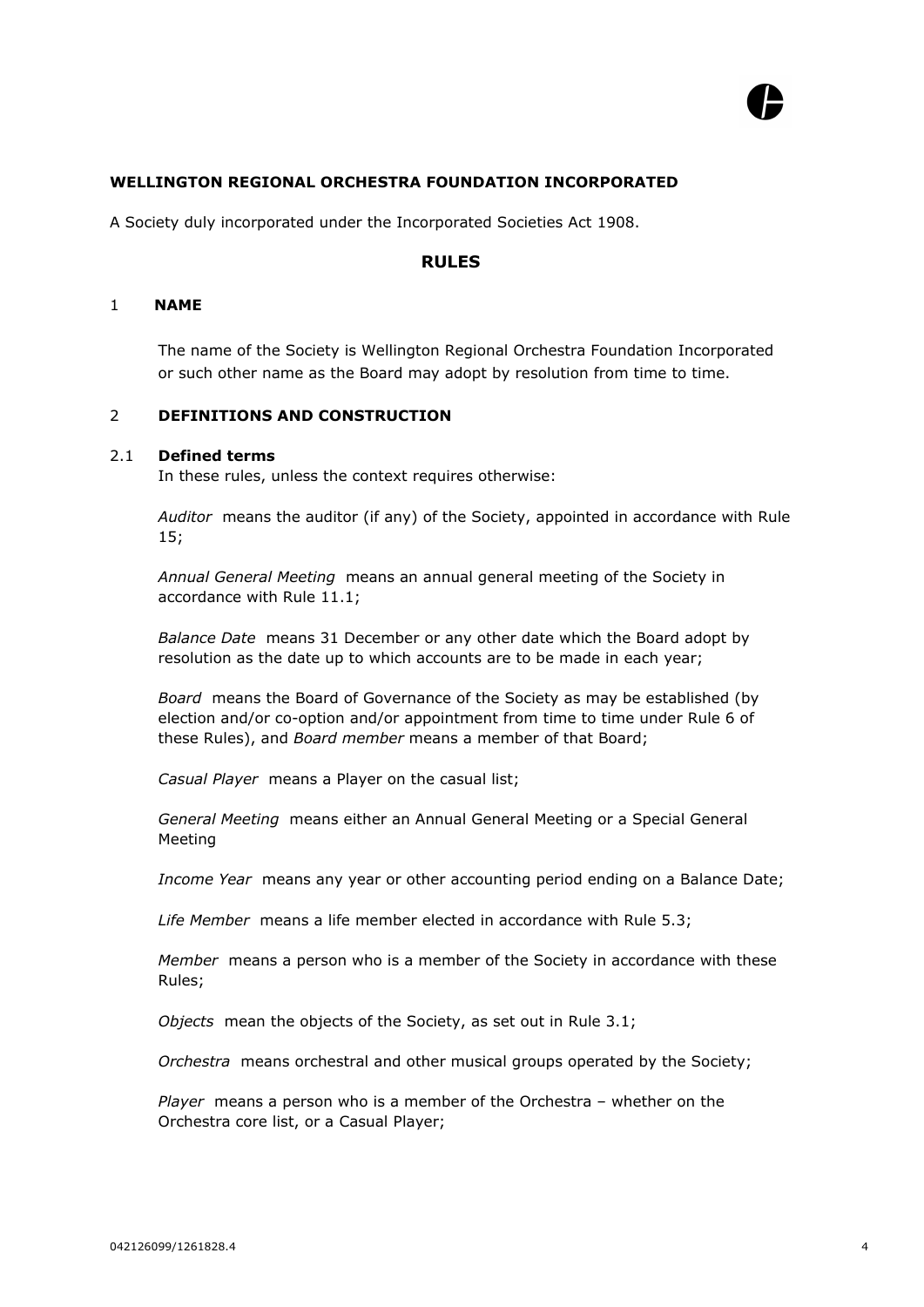

*Related Person* for the purposes of Rule 8.2 and in relation to any business to which section CW 42 of the Income Tax Act 2007 applies includes:

- (a) a Member or Board member of the Society if the Society carries on a business; and
- (b) a person specified in paragraphs (i) to (iv) of subsection (5)(b) of that section, the persons currently specified being:
	- (i) a settlor or trustee of the trust by which the business is carried on; or
	- (ii) a shareholder or director of the company by which the business is carried on; or
	- (iii) a settlor or trustee of a trust that is a shareholder of the company by which the business is carried on; or
	- (iv) a person associated with a settlor, trustee, shareholder or director already mentioned in this definition;

*Rules* means the rules set out in this document amended from time to time in accordance with Rule 17 of these Rules;

*Special General Meeting* means a special general meeting of the Society in accordance with Rule 11.2; and

*Society* means the incorporated society governed by these Rules.

#### 2.2 **Construction**

<span id="page-4-0"></span>In the construction of these Rules, unless the context requires otherwise:

- (a) Headings appear as a matter of convenience and shall not affect the construction of these Rules.
- (b) The singular includes the plural and vice versa, and words importing one gender include the other genders.
- (c) A reference to an enactment or any regulations is a reference to that enactment or those regulations as amended, or to any enactment or regulations substituted for that enactment or those regulations.

# <span id="page-4-1"></span>3 **OBJECTS**

- 3.1 The objects of the Society, for the benefit of the community in New Zealand, are to:
	- (a) promote classical, orchestral or other music through the operation, administration and promotion of the Orchestra;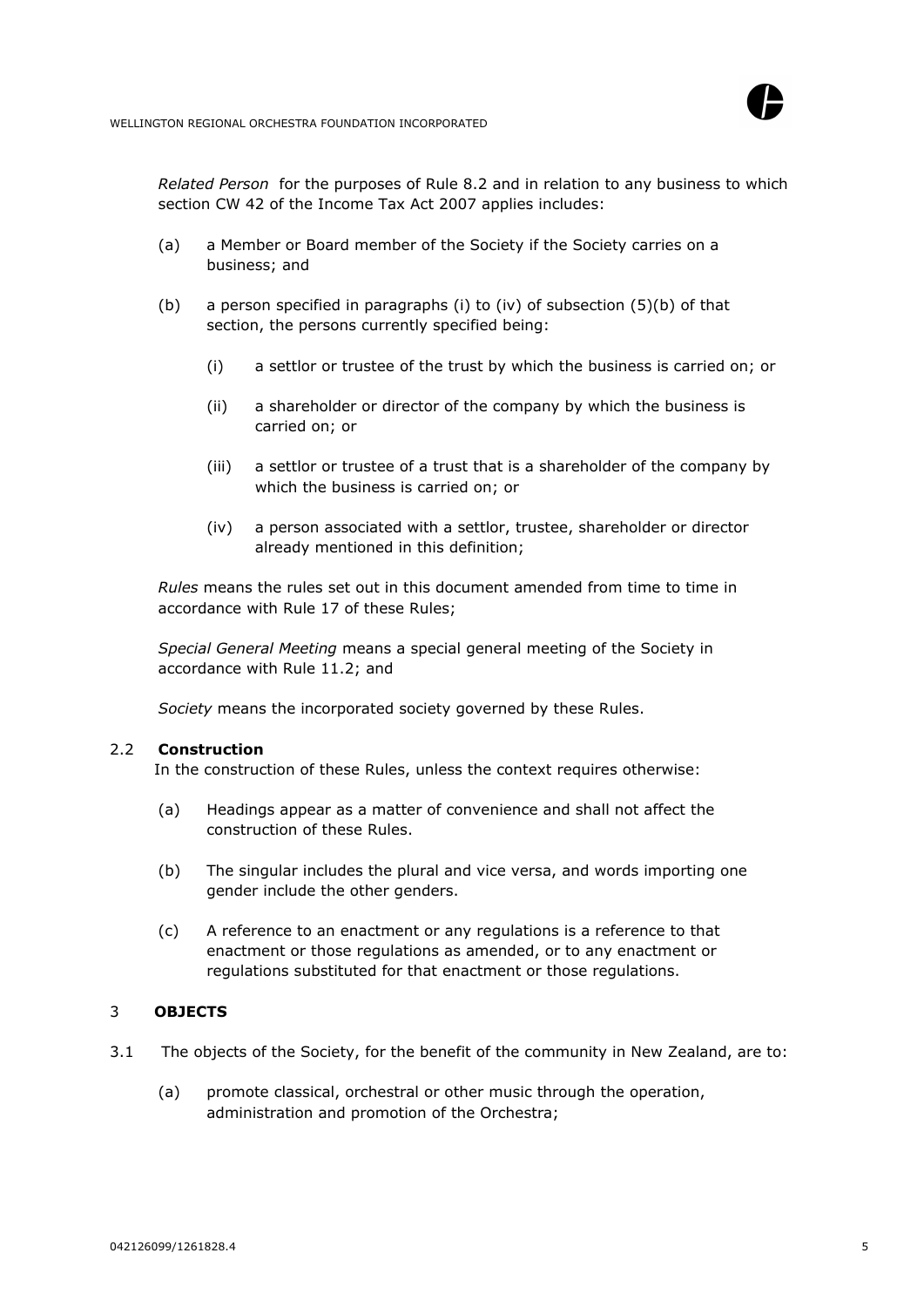

- (b) foster and encourage orchestras, musical groups and artistic performers in New Zealand;
- (c) foster, promote and encourage the study, composition, practice and performance of music in all its branches, especially orchestral concerts or as accompaniment to choral, theatrical, operatic and ballet works; and
- (d) train musicians and other artists in New Zealand.
- 3.2 In order to achieve its Objects, the Society may:
	- (a) present concerts and entertainments of whatever kind to the general public;
	- (b) provide workshops, studios, halls, rehearsal rooms, theatres, club rooms and similar amenities on whatever terms the Society may think fit;
	- (c) generally promote the work of musicians and other artists; and
	- (d) do all other acts and things which the Society may consider conducive or incidental to the attainment of the Objects.

# 4 **REGISTRATION UNDER THE CHARITIES ACT 2005**

<span id="page-5-0"></span>If it considers it appropriate the Board may apply to be registered as a charitable entity under the Charities Act 2005. If and while so registered, the Board will comply with the requirements of that Act.

# <span id="page-5-1"></span>5 **MEMBERSHIP**

- 5.1 The members of the Society shall, subject to these Rules, comprise such persons (including bodies corporate) who shall from time to time apply to, and be accepted as Members by written acknowledgment of, the Board or its agent for membership.
- 5.2 The Board may (but need not), in respect of any Income Year, fix:
	- (a) a membership fee to be paid by each Member (other than any Life Member and any Member who is under 20 years of age or a student of music) in respect of any Income Year; and
	- (b) a lesser membership fee to be paid by each Member (other than any Life Member) who is under 20 years of age or a student of music,

and determine the date by which such membership fee must be paid, and each member must pay any applicable membership fee by such date. No membership fee shall be payable by any Life Member.

5.3 Any Member may on the recommendation of the Board be elected a Life Member by a majority of the Members present and entitled to vote at any Annual General Meeting.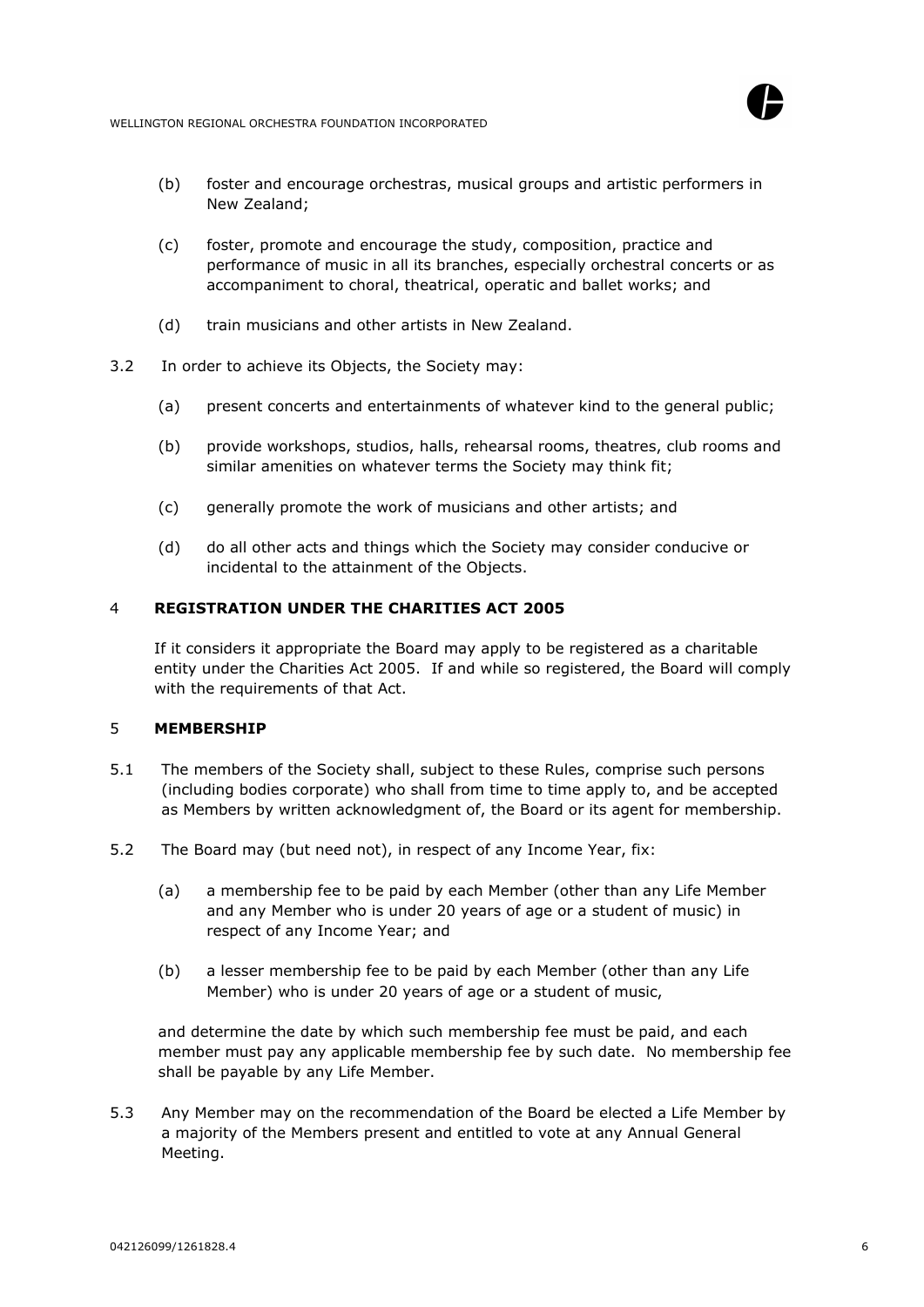



- 5.4 Any Member of the Society may resign his, her or its membership of the Society at any time by notice in writing addressed to the Board at the Society's Registered Office. The Board may terminate the Membership of any Member who fails to pay any applicable membership fee fixed under Rule 5.within fourteen days of being sent a written reminder to pay from or on behalf of the Board.
- 5.5 The Members entitled to be present and vote at a General Meeting shall be Life Members and :
	- (a) if a membership fee has been fixed in accordance with Rule 5.2 in respect of the Income Year during which that General Meeting is held, and is payable before the date of that General Meeting, those Members who have paid that membership fee (as applicable to them) before the date of that General Meeting;
	- (b) if Rule 5.5(a) does not apply, if a membership fee had been fixed in accordance with Rule 5.2 in respect of the Income Year immediately prior to that during which that General Meeting is held and was payable before the date of that General Meeting, those Members who have paid that membership fee (as applicable to them) before the date of that General Meeting; and
	- (c) in all other cases, all Members as at the date of that General Meeting.
- 5.6 No Member, nor any person associated with a Member, may determine or materially influence any decision of the Board relating to:
	- (a) the payment of any income of the Society to, or on behalf of, that Member or associated person; or
	- (b) the conferring of any benefit or advantage on, or on behalf of, that Member or associated person.
- 5.7 Any such income paid must not exceed an amount which is reasonable and relative to that which would be paid in an arm's length transaction (being the open market value).
- 5.8 Membership shall not confer on any Member the right to receive any of the income or capital of the Society or to control the Board in the exercise of their powers.

# <span id="page-6-0"></span>6 **OFFICERS AND GOVERNANCE**

# 6.1 **Role of the Board**

<span id="page-6-2"></span><span id="page-6-1"></span>The governance and control of the affairs of the Society shall be vested in the Board.

# 6.2 **Composition of the Board**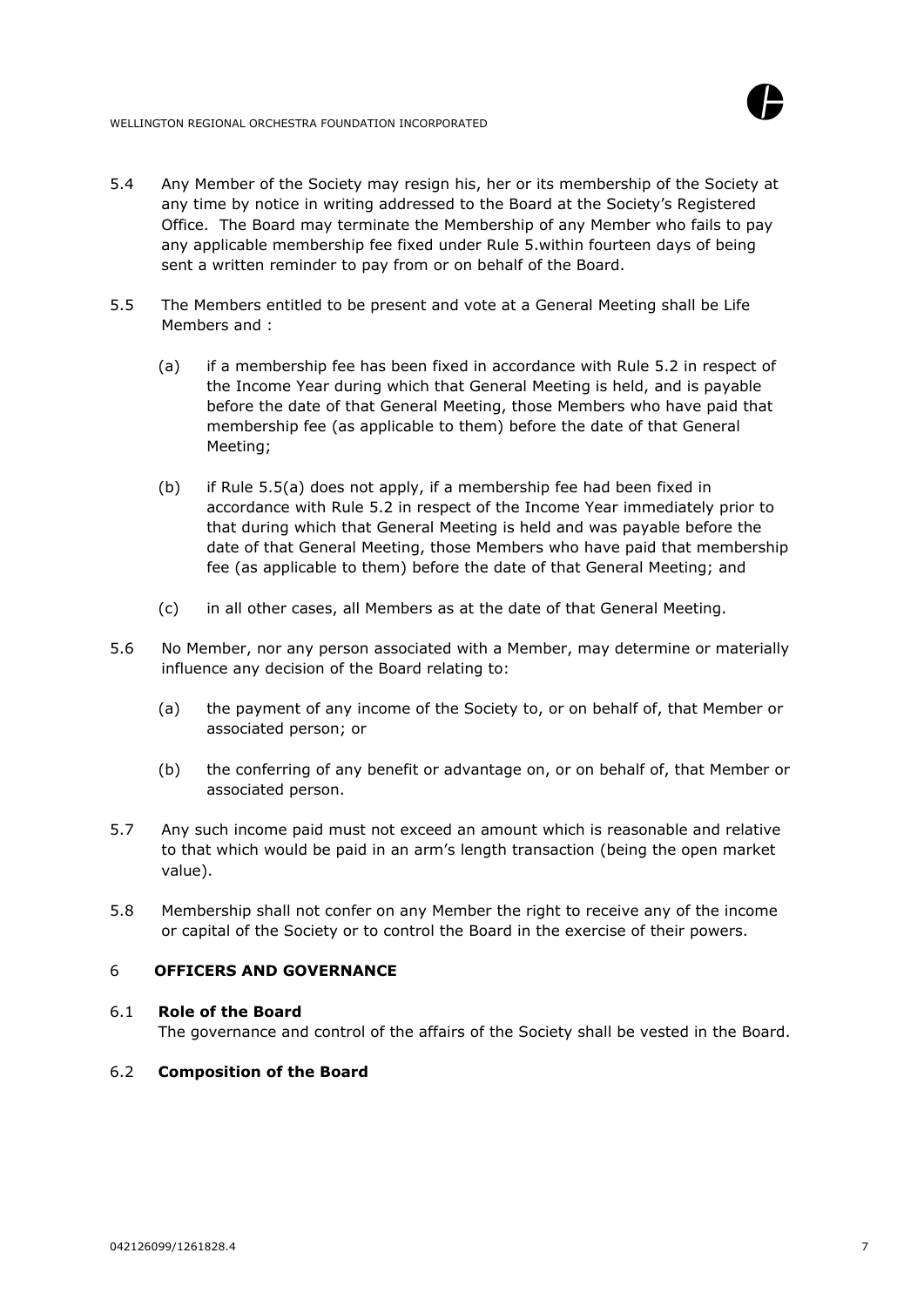

The Board shall consist of no more than eight members and not less than five, of which:

- (a) up to six shall be elected as members of the Board, in accordance with Rule 6.3 (of which, pursuant to Rule 6.9, up to two may be Players); and
- (b) up to two shall be co-opted as members of the Board, by the members of the Board, in accordance with Rule 6.5.

#### <span id="page-7-0"></span>6.3 **Election of members of the Board**

- (a) Subject to Rules 6.2 and 6.7, any person may be nominated by a Member or Board member for election to the Board at an Annual General Meeting. Nomination under this Rule must be made in writing to the Chairman of the Board, who must receive such nomination no later than seven days prior to the Annual General Meeting at which the election is to take place.
- (b) Subject to Rule 6.2, any person nominated in accordance with Rule 6.3(a) may be elected (or deemed to be elected) as a Board member at the Annual General Meeting following that person's nomination. If nominations made under Rule 6.3(a) exceed vacancies for election to the Board at the Annual General Meeting, election of Board members shall take place at the Annual General Meeting by ballot of Members present and entitled to vote. In the event that it is impossible to identify which persons should become Board members, as a result of an equality of votes cast for two or more persons who, pursuant to Rule 6.2(a), cannot both become Board members, the persons with equality of votes shall decide who between them shall become a Board member by drawing lots. If nominations made under Rule 6.3(a) are less than or equal to such vacancies, all persons nominated under Rule 6.3(a) shall be deemed to have been elected as members of the Board at the Annual General Meeting.

#### 6.4 **Term of elected members of the Board**

<span id="page-7-1"></span>Each person who becomes a member of the Board pursuant to Rule 6.3(b) shall hold office for a period commencing at the conclusion of the Annual General Meeting at which he or she is elected (or deemed to have been elected) and concluding at the conclusion of the third Annual General Meeting following that Annual General Meeting, or such shorter period (if any) as the Board notifies to the Annual General Meeting prior to that person being elected or deemed to have been elected as a Board member.

#### <span id="page-7-2"></span>6.5 **Co-option of Board members**

- (a) Subject to Rules 6.2, 6.7, 6.8 and 6.9, the Board may, at its discretion, co-opt any person as an additional Board member.
- (b) In exercising its discretion under Rule 6.5(a), the Board shall have regard to the desirability of having an appropriate mix of skills, experience and independence amongst its members, and the desirability, where consistent with the foregoing, of at least one Board member being a Player.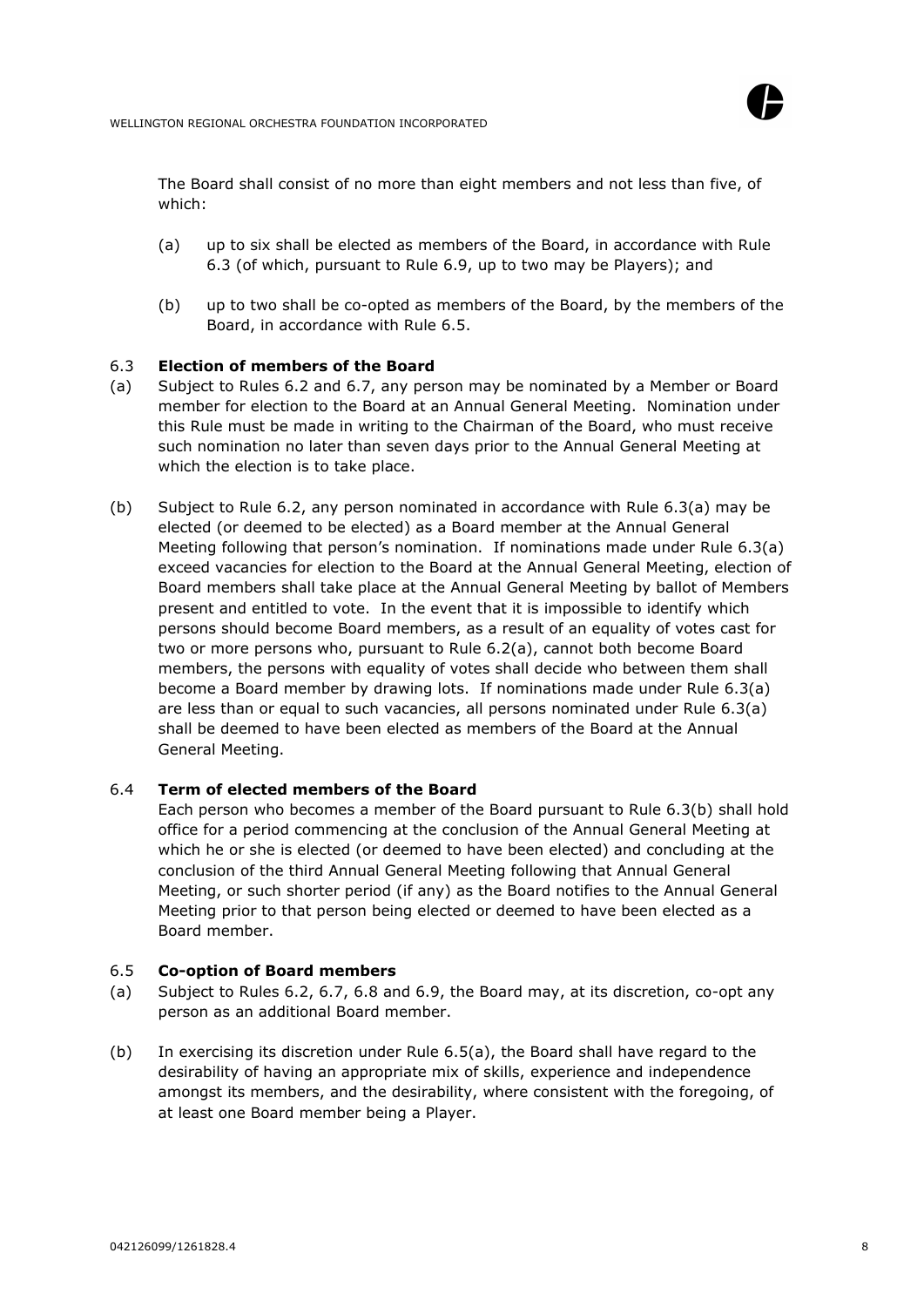



- (c) Any co-option made by the Board under Rule 6.5(a) may be for such period as the Board sees fit, not exceeding three years.
- (d) Subject to Rule 6.8, nothing in Rule 6.5(c) limits the ability of the Board to co-opt a person as a Board member for an additional period after a period of co-option expires.

## <span id="page-8-0"></span>6.6 **Casual vacancies**

- (a) Subject to Rules 6.2, 6.7, 6.8 and 6.9, if a position on the Board becomes vacant, the Board may, at its discretion, appoint a new member of the Board.
- (b) In exercising its discretion under Rule 6.6(a), the Board shall have regard to the factors to which the Board is required to have regard when co-opting Board members under Rule 6.5(b).
- (c) Any person appointed as a member of the Board pursuant to Rule 6.6(a) shall cease to hold office at the conclusion of the first Annual General Meeting after their appointment, unless otherwise co-opted or elected as a member of the Board in accordance with these Rules.

# 6.7 **Ineligibility for membership of the Board**

<span id="page-8-1"></span>No person shall become a Board Member if that person:

- (a) is undischarged bankrupt;
- (b) is prohibited from being a director or promoter, or being concerned in the management, of an incorporated or unincorporated body under the Securities Act 1978, the Securities Markets Act 1988, the Takeovers Act 1993, or the Companies Act 1993;
- (c) is prohibited from being a director or promoter, or being concerned in the management, of an incorporated or unincorporated body, under the law of a country, state or territory outside New Zealand;
- (d) is subject to a property order made under section 30 or section 31 of the Protection of Personal and Property Rights Act 1998;
- (e) is prohibited from being an officer of a charitable entity under Section 16 of the Charities Act 2005; or
- (f) has been convicted of an indictable offence.

# 6.8 **Restriction on continuous terms**

<span id="page-8-2"></span>No person shall be a member of the Board, whether by way of one or more of election, deemed election, co-option or appointment, for a period that exceeds (or one or more periods that, in aggregate, exceed):

(a) six years in any period of seven years, except to the extent expressly approved by the Board; and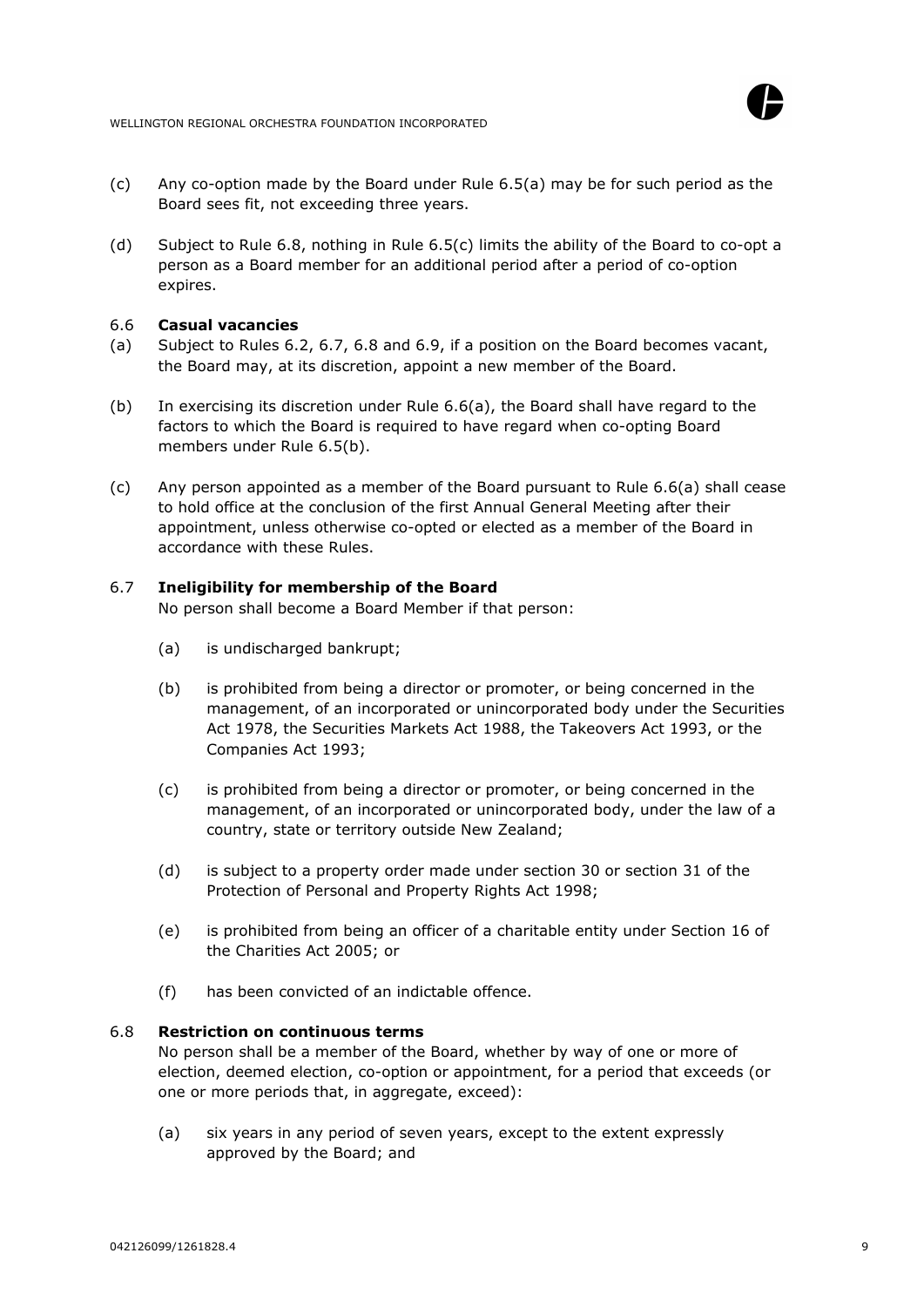

<span id="page-9-0"></span>(b) nine years in any period of ten years.

## 6.9 **Player Board members**

- (a) No more than two Players may hold office as Board Members at any time, and any purported election, deemed election, co-option or appointment to the Board of a Player shall be invalid and of no effect if the result would be that more than two Board members would be Players. If any Board member who is not a Player becomes a Player and the result is that more than two Board members are Players, that Board member must resign as a Board member immediately.
- (b) Any Player that is a Board member shall have, in all respects, the duties and obligations of a Board member under these Rules and the law.

#### 6.10 **Chairman and Vice-Chairman**

<span id="page-9-1"></span>The Board shall elect from the members of the Board a Chairman and a Vice-Chairman, with terms of office in each case until the date they cease to hold office.

#### 6.11 **Office of member of Board vacated in certain situation**

<span id="page-9-2"></span>A person shall cease to hold office as a member of the Board if that person:

- (a) resigns from their position as a member of the Board;
- (b) dies;
- (c) is absent from three consecutive regular meetings of the Board without obtaining leave of absence from the Board; or
- <span id="page-9-3"></span>(d) becomes ineligible to become a Board member pursuant to Rule 6.7 or 6.8.

# 6.12 **Attendance at Board meetings**

- (a) The following persons may at the invitation of the Board attend and speak (but not vote) at Board meetings:
	- (i) the Administrator / General Manager (if any);
	- (ii) the Musical Director (if any) unless elected a member of the Board; and
	- (iii) the Orchestra Leader / Concert Master (if any) unless elected a member of the Board.
- (b) The Board shall have the power to require any employee of the Society to attend any Board meeting in addition to his or her other duties.

# 6.13 **Initial Board members**

<span id="page-9-4"></span>Notwithstanding Rules 6.2 and 6.9, upon the taking effect of the alteration to the Rules approved at the Annual General Meeting held on 30 April 2011, each person who is either: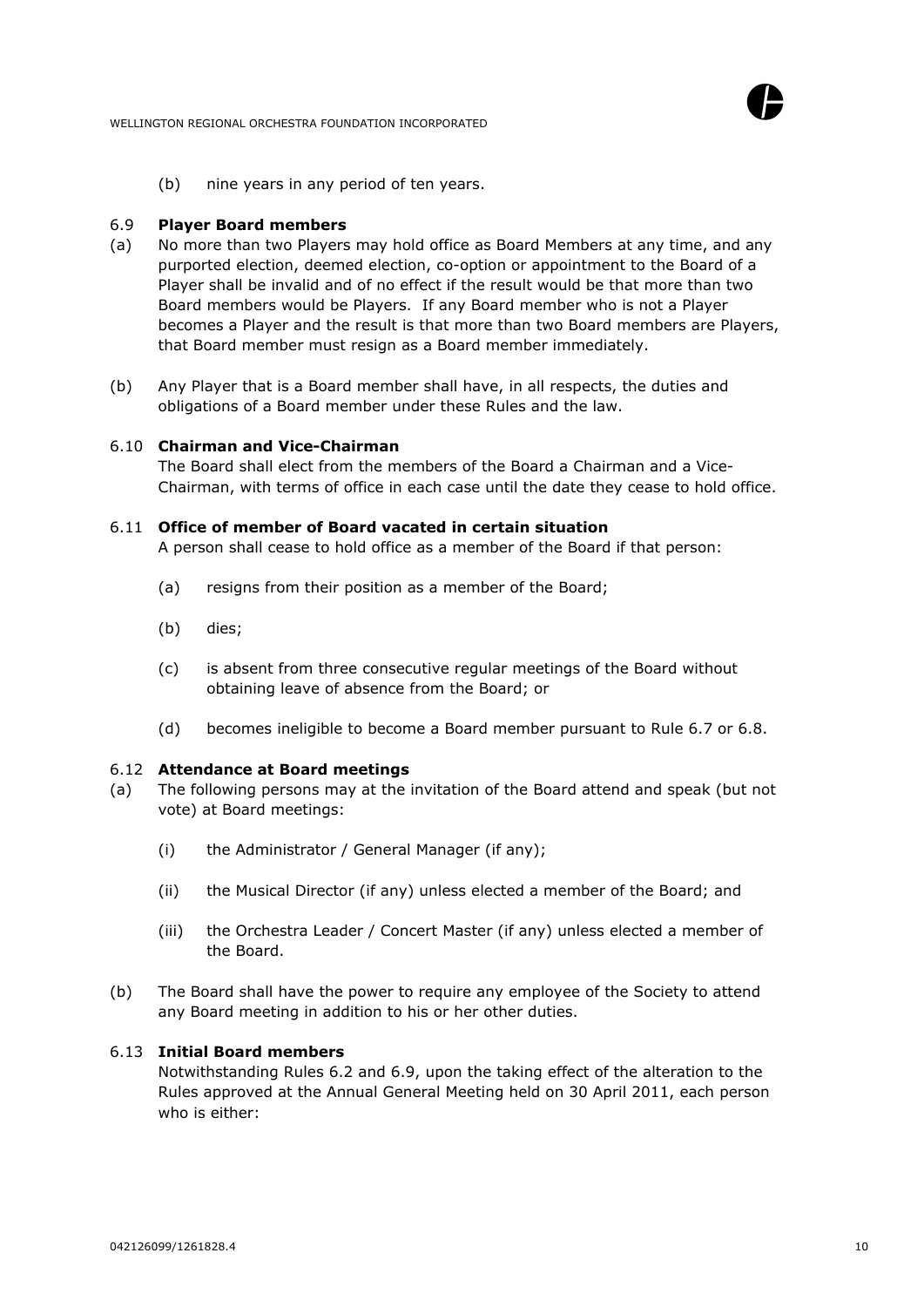

- (a) elected as a Board member by the Annual General Meeting held on 30 April 2011; or
- (b) elected as Player representative by the Orchestra, whose election was informed to the Annual General Meeting held on 30 April 2011,

shall be deemed to have been elected in accordance with Rule 6.2 and Rule 6.3, and shall have all rights and obligations of Board members under these Rules.

# <span id="page-10-0"></span>7 **INTERESTED BOARD MEMBERS**

#### <span id="page-10-1"></span>7.1 **Disclosure of interests**

- (a) A Board member will be interested in a transaction to which the Society is a party if the Board member:
	- (i) is a party to, or will derive a financial benefit from that transaction;
	- (ii) has a material financial interest in another party to the transaction;
	- (iii) is a director, officer or trustee of another party to, or person who will or may derive a material financial benefit from the transaction, not being a party that is wholly owned by the Society;
	- (iv) is the parent, child or spouse of another party to, or person who will or may derive a financial benefit from, the transaction; or
	- (v) is otherwise directly or indirectly interested in the transaction.
- (b) As soon as a Board member becomes aware of the fact that he or she is interested in a transaction with the Society, he or she must disclose to the other Board members at a meeting of the Board:
	- (i) the nature and monetary value of that interest (if the monetary value of the Board member's interest is able to be quantified); or
	- (ii) if the monetary value of the Board member's interest cannot be quantified, the nature and extent of that interest.
- (c) A disclosure of interest by a Board member must be recorded in the Board minutes.
- (d) Any failure by a Board member to comply with Rule 7.1(b) does not affect the validity of a transaction or contract entered into by the Society or the Board member.
- (e) A Board member who is interested in a transaction or contract entered into, or to be entered into, by the Society may not vote on a matter relating to the transaction or contract, but may: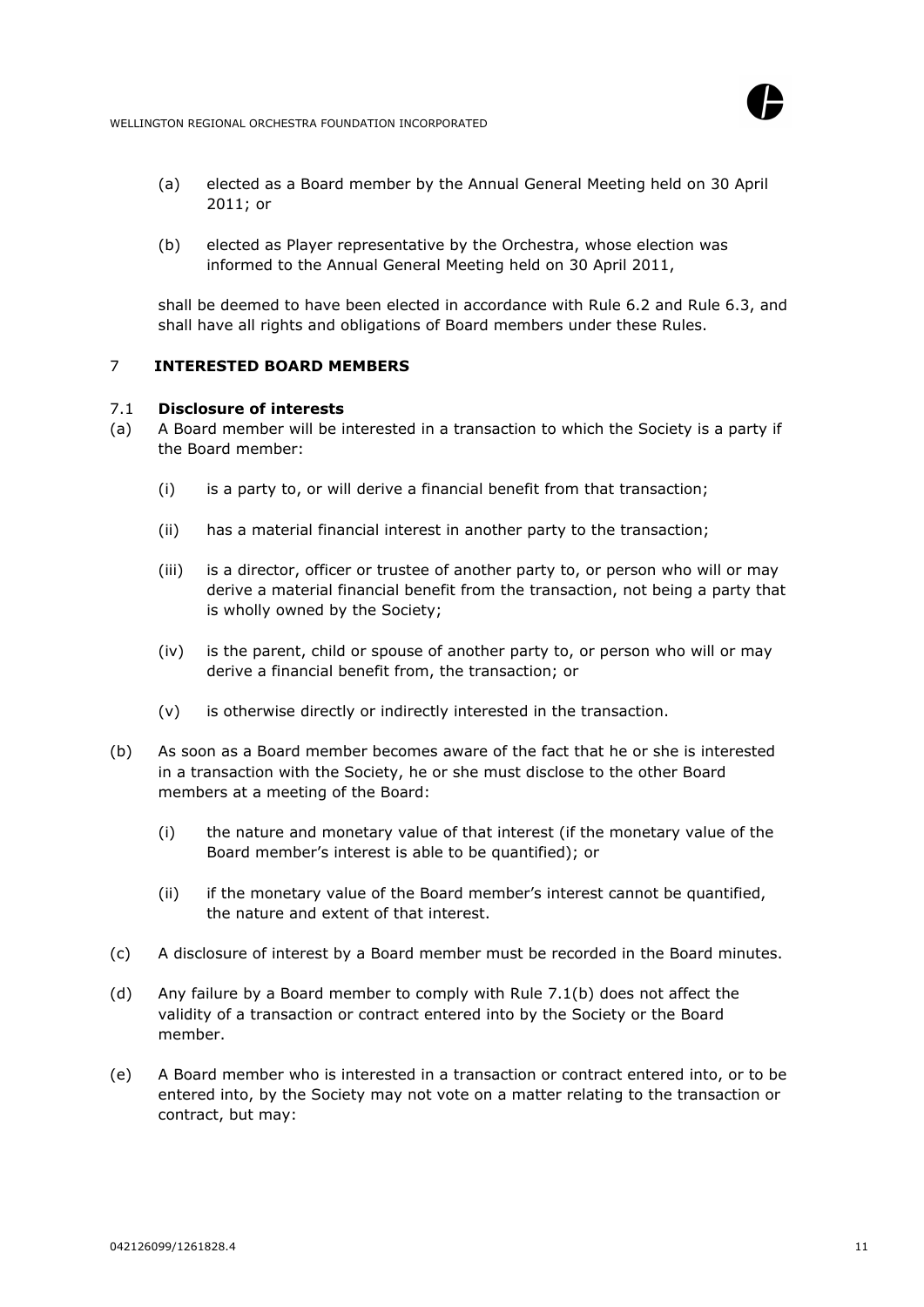<span id="page-11-0"></span>

- (i) be present in the room where or on the call or video conference at which where the matter is being discussed, whether or not a decision is being taken on the transaction or contract at that time; or
- (ii) sign a document relating to the transaction or contract on behalf of the Society.
- (f) The Board may, however, require a Board member to leave the room or the call or video conference if and when a matter is being discussed that relates to a transaction or contract in which that Board member is interested.

# 7.2 **Dealing with interested Trustees**

Subject to Rule 7.1(b) and Rule 7.1(e), each Board member may act as a Board member and still contract or otherwise deal with the Board in his or her personal capacity or in any other capacity as if he or she had not been appointed as a Board member. This right to continue to act as a Board member shall apply even though a Board member's interest or duty in a particular matter may conflict with his or her duty to the members of the Society.

# <span id="page-11-1"></span>8 **RESTRICTIONS ON PRIVATE PECUNIARY PROFIT AND ON BENEFITS IN BUSINESS ACTIVITY**

#### 8.1 **No private pecuniary profit of any individual and exceptions**

- (a) No private pecuniary profit shall be made by any person involved in the Society, except that:
	- (i) any Board member or committee member appointed by the Board shall be entitled to be reimbursed out of the assets of the Society for all expenses which he or she properly incurs in connection with the affairs of the Society;
	- (ii) the Society may pay reasonable and proper remuneration to any officer, servant or member of the Society (whether a Board member or not) in return for services actually rendered to the Society;
	- (iii) any Board member may be paid all usual professional, business or trade charges for services rendered, time expended and all acts done by that Board member or by any firm or entity of which that Board member is an employee or associate in connection with the affairs of the Society;
	- (iv) any Board member may retain any remuneration properly payable to that Board member by any company or undertaking with which the Society may be in any way concerned or involved for which that Board member has acted in any capacity whatever, notwithstanding that that Board member's connection with that company or undertaking is in any way attributable to that Board member's connection with the Society.
- (b) The Board, in determining all reimbursements, remuneration and charges payable in terms of this Rule, shall ensure that the restrictions imposed by Rule 8.2 are strictly observed.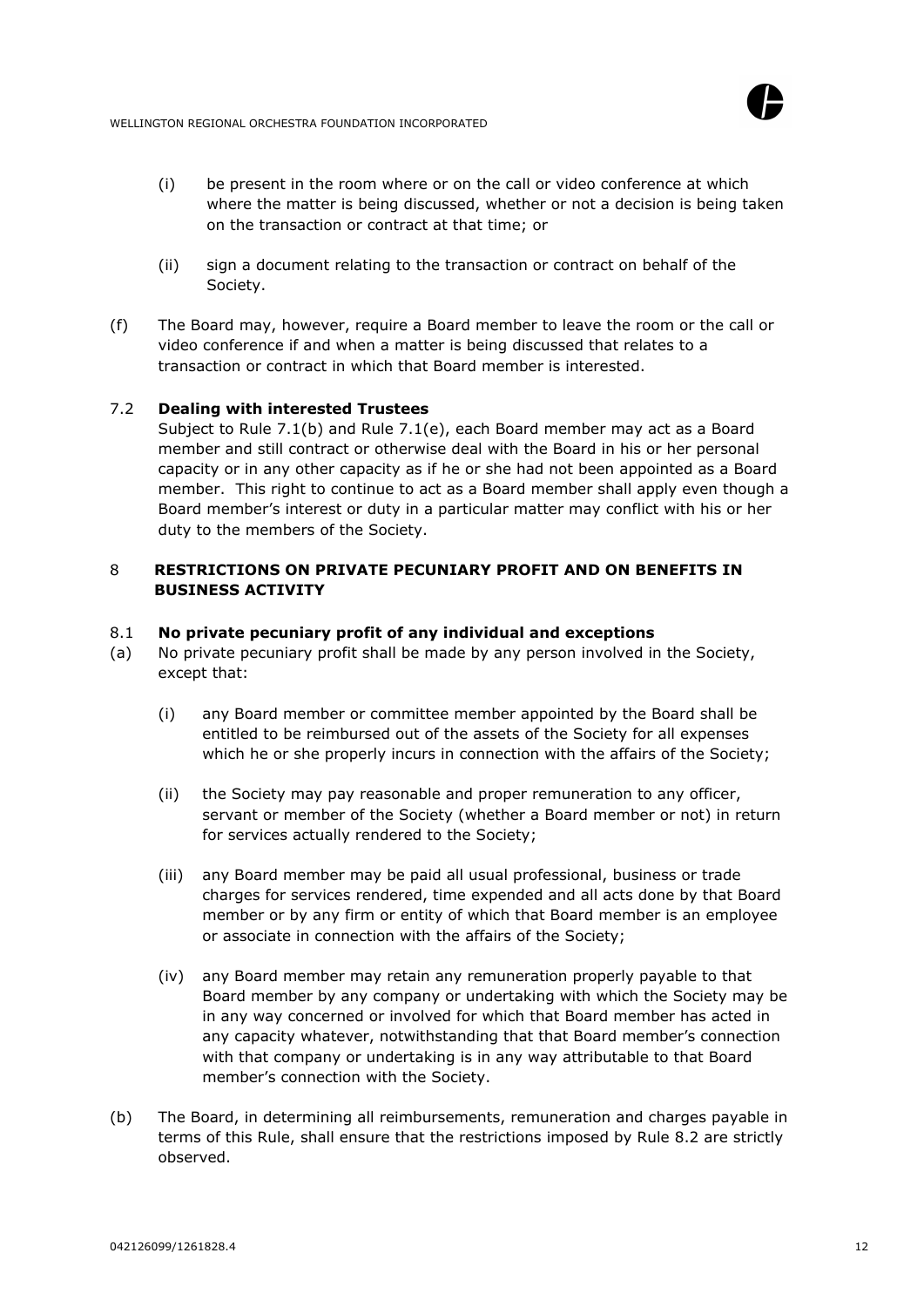



## <span id="page-12-0"></span>8.2 **Prohibition of benefit or advantage in business activity**

- (a) In the carrying on of any business under these Rules, no benefit, advantage or income shall be afforded to, or received, gained, achieved or derived by any Related Person where that Related Person, in his or her capacity as a Related Person, is able in any way (whether directly or indirectly) to determine, or to materially influence the determination of:
	- (i) the nature or amount of that benefit, advantage or income; or
	- (ii) the circumstances in which that benefit, advantage or income is, or is to be, so afforded, received, gained, achieved or derived.
- (b) A person who is in the course of, and as part of the carrying on of his or her business of a professional public practice, shall not, by reason only of him or her rendering professional services to the society or to any company by which any business of the society is carried on, be in breach of the terms of this Rule 8.2.

# <span id="page-12-1"></span>9 **POWERS AND DUTIES OF THE BOARD**

- 9.1 The Board shall meet at such regular times as the Board shall decide and shall generally govern the affairs of the Society.
- 9.2 It is intended that, in the exercise of its discretion, the Board shall have the fullest possible powers, and that it may do anything it thinks necessary, expedient or desirable whether or not provided for in these Rules. However this general power does not authorise the Board to do anything which may prejudice the charitable nature of the purposes of the Society.
- 9.3 Without prejudice to the generality of Rule 9.2, or to any of the Board's express or implied powers, the Board shall have the following powers, which it may exercise in such manner (as is consistent with the Objects and these Rules), as it thinks fit:
	- (a) to appoint, employ and dismiss a Musical Director, Administrator, a General Manager, an Orchestra Leader, Concertmaster, performers and such other officers and staff as may be necessary for the proper management of the affairs of the Society;
	- (b) to appoint committees of the Board and chairs of such committees and to define and limit the powers of such committees, including the power to coopt;
	- (c) to purchase, lease, or otherwise acquire land or buildings or any interest therein and any other property;
	- (d) to acquire by purchase, hire or otherwise and to sell, lend or hire out all chattels and other articles of whatsoever kind;
	- (e) to construct, improve, alter, maintain, sell, lease or hire out any buildings owned or used by the Society;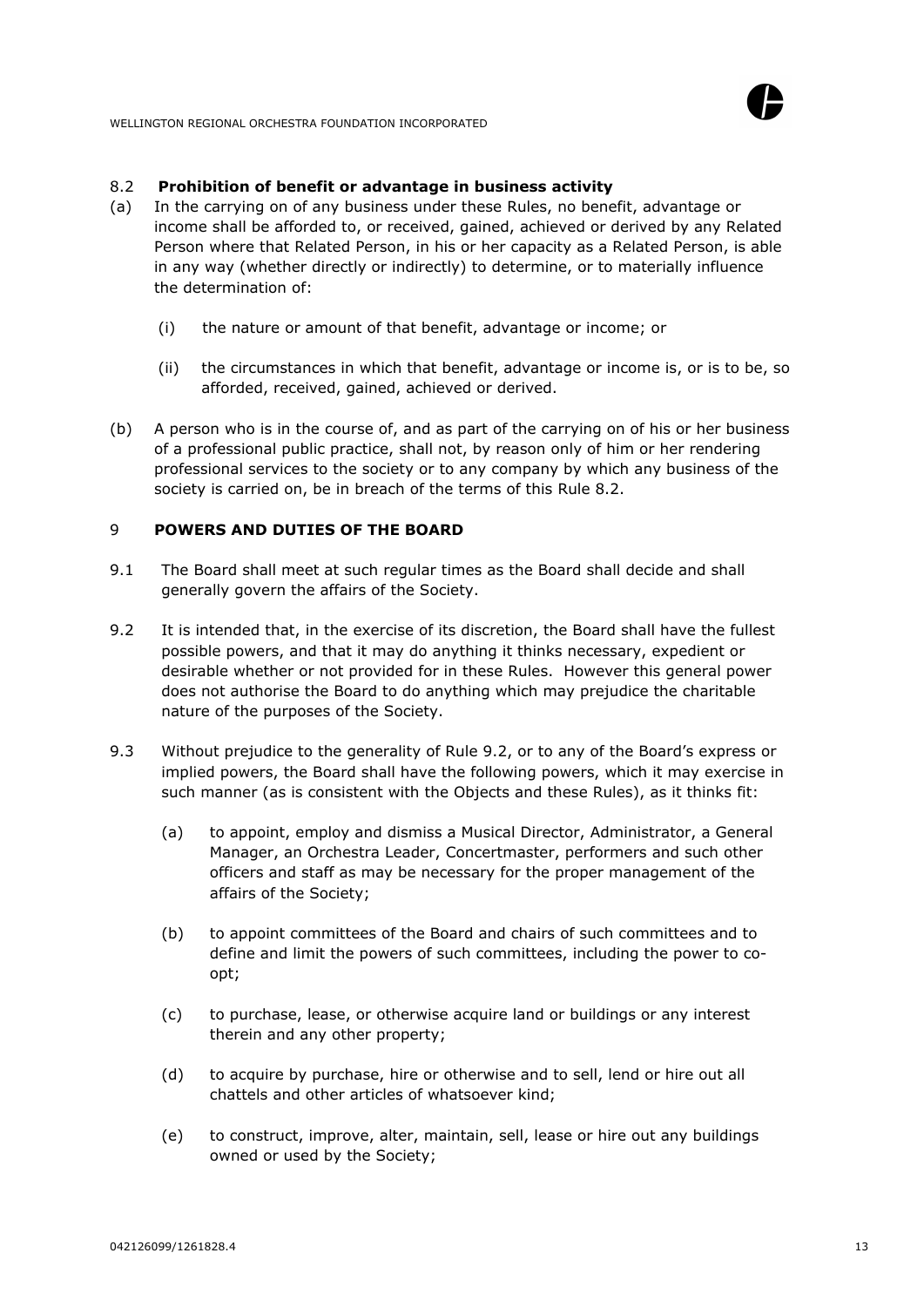



- (f) to borrow and raise money for the purpose of the Society upon the security of any of its property or assets;
- (g) to hire, employ and dismiss (whether casually or under contract of employment) conductors, musicians, concert artists, secretaries, clerks, managers, servants and workmen of all kinds and to pay these and other persons proper remuneration for services rendered by them to the Society by salaries, wages, gratuities and pensions;
- (h) to fix and levy charges for admission to concerts, entertainments or any other activity organised by the Society;
- (i) to join, become a member of, associate or amalgamate with any other society or association having interests similar to or associated with the objects of the Society;
- (j) to open, operate and close any bank account or trust account;
- (k) to invest any moneys belonging to the Society in any form of investment whatsoever including the lending of such moneys with or without security;
- (l) to invest and deposit moneys in any of the modes of investment for the time being authorised by the law of New Zealand for the investment of trust funds and in shares, stock and debentures of any limited liability company whether carrying on business in New Zealand or elsewhere, and to vary or transpose such investments in to or for others of any nature hereby authorised;
- (m) to borrow or raise and give security for money in such manner as the Society shall think fit and in particular by overdrawing the account of the Society at its bankers, by the issue of bearer bonds, debentures, promissory notes, or by mortgage or charge upon all or any part of the property or assets of the Society;
- (n) to adopt standing orders for Board meetings and other procedural matters affecting the management of the Society;
- (o) to engage in any activity or do any thing which it considers to be within the objects of the Society or necessary to advance its interests; and
- <span id="page-13-0"></span>(p) to decide all questions not provided for in these Rules.

# 10 **PROCEEDINGS OF THE BOARD**

10.1 The Board may meet for the despatch of business, adjourn and otherwise regulate its meetings as it thinks fit. Questions arising at any meeting shall be decided by a majority of votes. A question shall be decided by secret ballot if such a ballot is demanded by any member of the Board who is present. In the event of an equality of votes the Chairman shall have a casting vote in addition to a deliberative vote.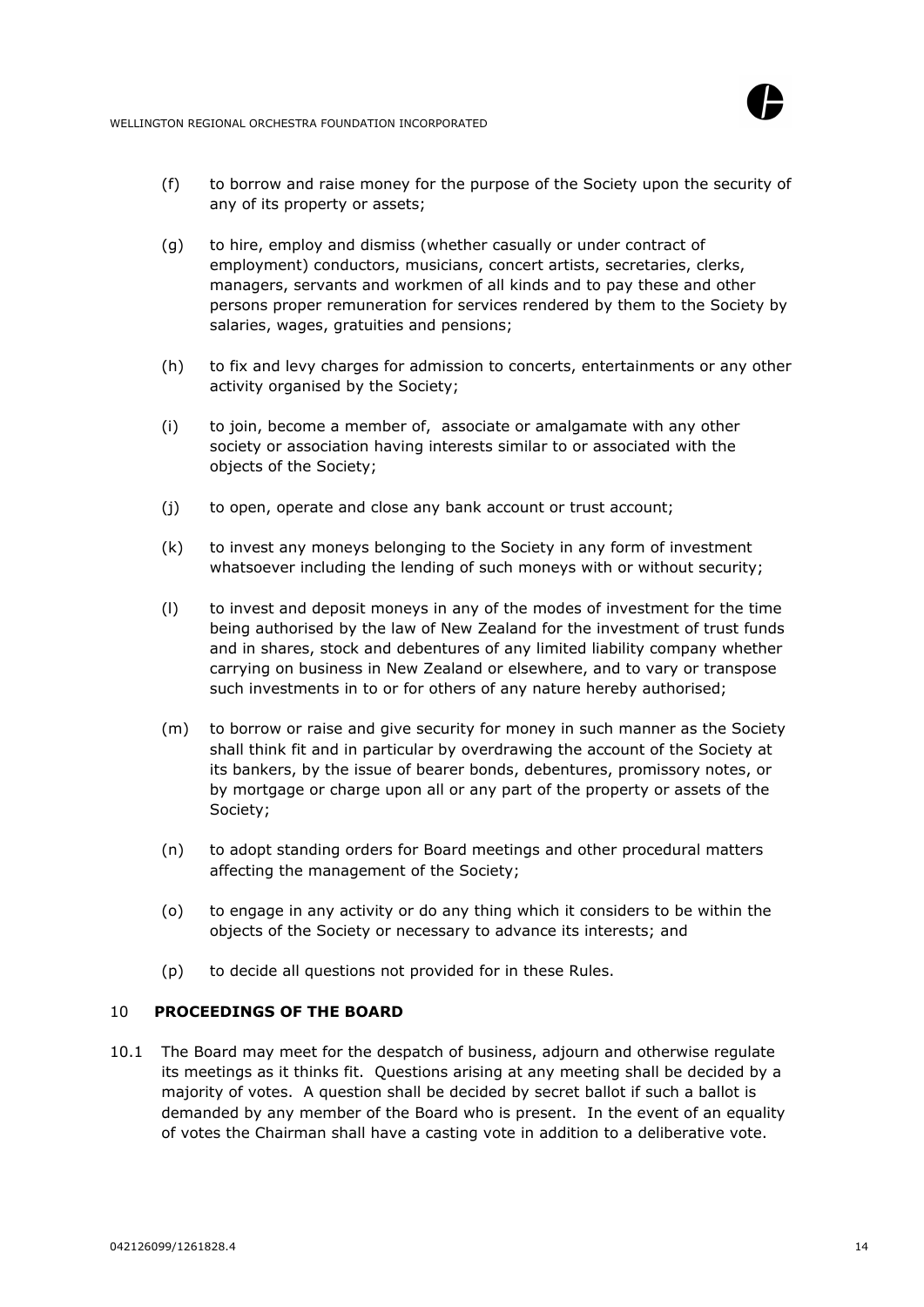



- 10.2 The quorum for a Board Meeting shall be three.
- 10.3 If a Board member ceases to hold office, pursuant to Rule 6.11, the Board may continue to act notwithstanding any vacancy, to the extent that its number is not reduced below five. If, as a result of a Board member ceasing to hold office, pursuant to Rule 6.11, there are 4 or fewer Board members, the Board may continue to act, but must, as soon as is practicable, appoint and/or co-opt additional Board Members, so that there are 5 or more Board members.
- 10.4 Except in case of emergency, not less than seven days written notice of every intended Board Meeting shall be given to every member of the Board with an Agenda clearly stating the nature of the business proposed to be dealt with at such meeting.
- 10.5 The Chairman may call a meeting of the Board at any time and the Chairman shall call a Board meeting to be held within fourteen days after the Chairman shall have been presented with a written requisition for such a meeting signed by not less than three members of the Board.
- 10.6 If the Chairman or Vice-Chairman is not present within fifteen minutes after the time appointed for holding any Board meeting the members present may choose one of their number to be Chairman of the meeting.
- 10.7 All proceedings of the Board shall be recorded in the form of minutes, which may be inspected by any member of the Board at any time upon request.

# <span id="page-14-0"></span>11 **GENERAL MEETINGS**

#### <span id="page-14-1"></span>11.1 **Annual General Meeting**

- (a) The Annual General Meeting of the Society shall be held between 1 February and 30 April in each year.
- (b) The Annual General Meeting shall:
	- (i) consider a report, balance sheet and statement of accounts for the preceding year;
	- (ii) elect Board members pursuant to Rule 6.3;.
	- (iii) appoint an auditor;
	- (iv) decide on any resolution of which the mover shall have given not less than twenty-one days' notice to the Board of his intention to move;
	- (v) discuss general business; and
	- (vi) if thought fit, elect Honorary Vice-Presidents (such persons not be entitled to membership of the Board).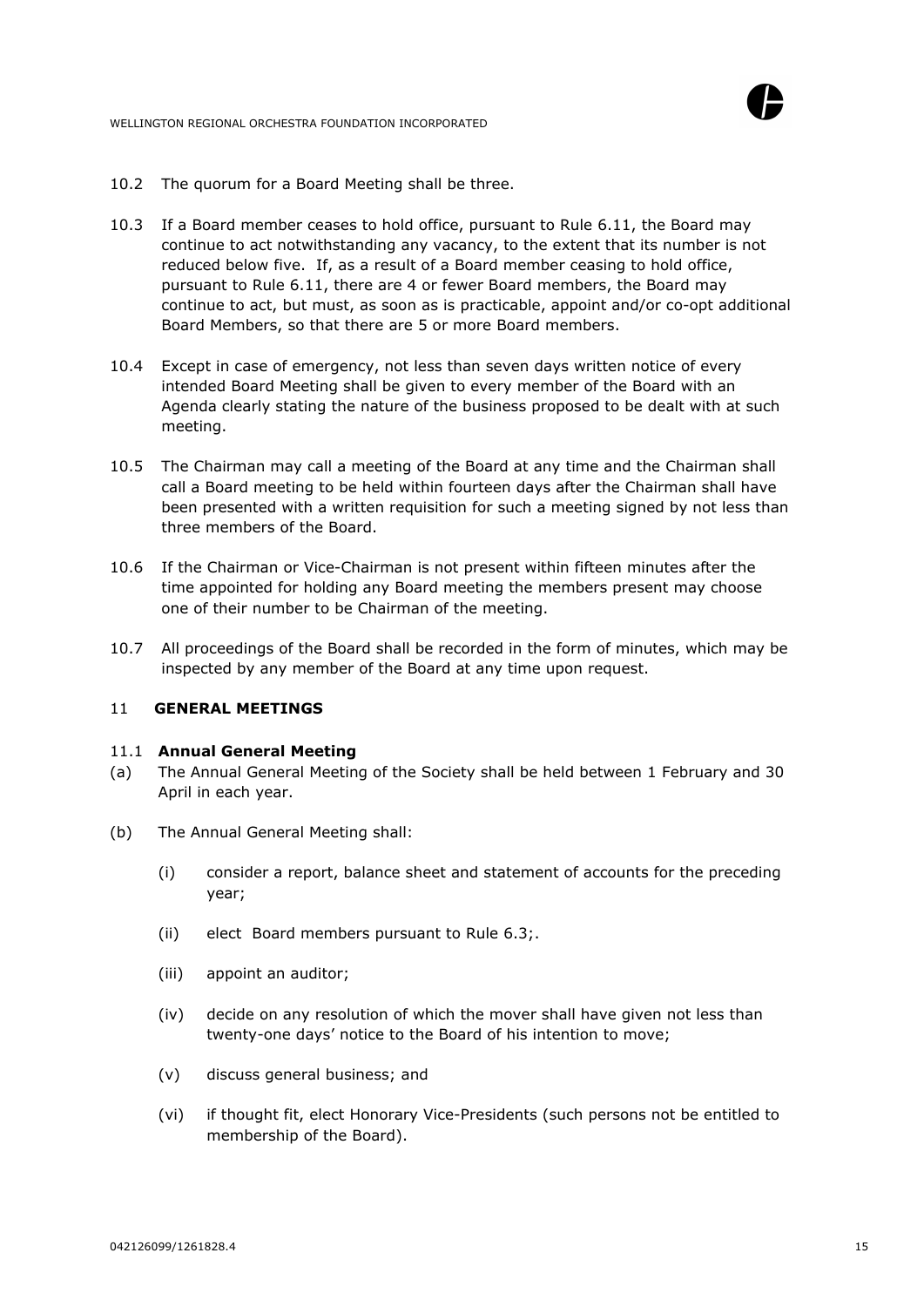

#### 11.2 **Special general meeting**

<span id="page-15-0"></span>The Board may at any time call a Special General Meeting and the Chairman shall call a Special General Meeting to be held within twenty-one days after the Chairman shall have been presented with a written requisition for such a meeting signed by not less than ten Members.

#### <span id="page-15-1"></span>11.3 **Procedure at meetings**

- (a) Notice of every General Meeting shall be provided to every Member at his or her last advised and recorded address at least fourteen days before the General Meeting which shall include:
	- (i) a general statement of the business to be transacted at such General Meeting;
	- (ii) the place day and hour of such meeting;
	- (iii) a copy of any resolution to be considered by the Members at the General Meeting (of which the mover shall have given to the Chairman not less than twenty-one days' notice of his intention to move); and
	- (iv) in the case of the Annual General Meeting, a copy of the Annual Report and Accounts,

provided that any inadvertent failure to give such notice to a Member shall not invalidate any meeting. Notice sent by post shall be deemed to have been served on the day on which the letter was posted.

- (b) The Chairman or Vice Chairman shall take the chair at every General Meeting but if neither the Chairman nor Vice-Chairman is present within fifteen minutes after the time appointed for the holding of the Meeting, or is unwilling to act, the meeting shall appoint a Chairman.
- (c) The quorum for a General Meeting shall be ten Members entitled to be present and to vote (in accordance with Rule 5.5).
- (d) At every General Meeting every member present and entitled to vote shall have one vote, and in the event of an equality of votes the Chairman shall have a casting vote in addition to a deliberative vote.
- (e) At any General Meeting a resolution put to the vote of the General Meeting shall be decided on the voices only or on a show of hands, unless a poll is (before or on the declaration of the result of the vote) demanded by at least five Members present and entitled to vote. Unless a poll is so demanded a declaration by the Chairman that a resolution has on the voices or on a show of hands been carried or lost shall be final and an entry to that effect in the minute book shall be conclusive evidence of that fact without proof of the number of votes recorded in favour of or against that resolution. If a poll is demanded it shall be taken in such manner as the Chairman directs and the result of the poll shall be deemed to be the resolution of the meeting at which the poll was demanded.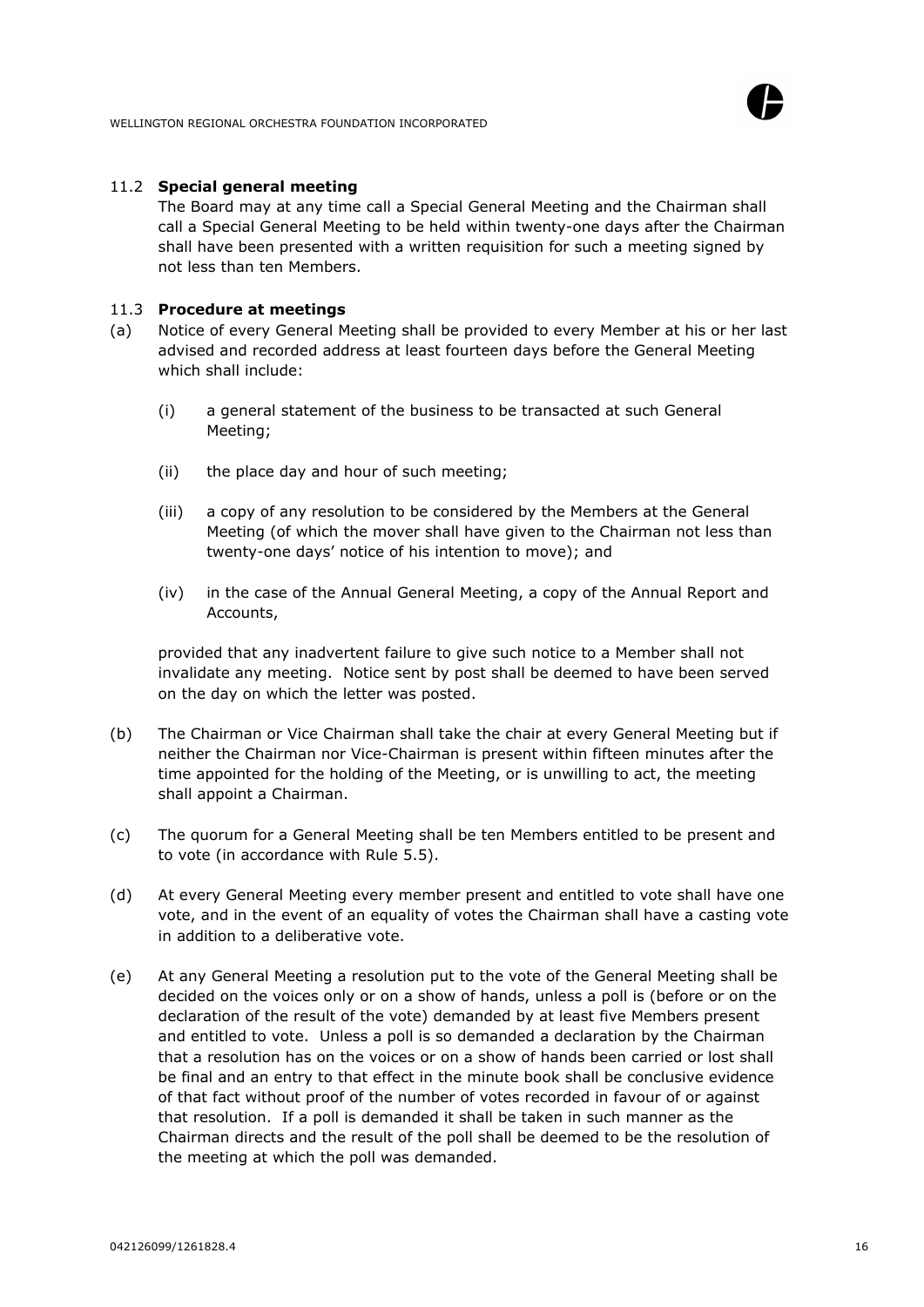

#### <span id="page-16-0"></span>11.4 **Resolutions**

- (a) Except where these Rules provide otherwise, a resolution is validly made when it is passed by a simple majority of those present and entitled to vote at a duly convened and conducted meeting of the Board or members of the committee, or of the Members(as the case may be).
- (b) A written resolution circulated whether by facsimile, email or post and signed by all the Board members or by all the members of a committee or by two thirds of the Members entitled to vote at an Annual General Meeting shall be as effective for all purposes as a resolution passed at a properly convened and conducted meeting of the Board or of the committee, or the Society (as the case may be). Such a resolution may comprise several duplicated documents, each signed by one or more of the Board members or members of the committee, or members of the Society (as the case may be).

## 12 **THE SEAL**

<span id="page-16-1"></span>The Society shall have a Common Seal which shall be kept in the custody of the Chairman and shall not be affixed to any document or instrument except in pursuance of a resolution of the Board and in the presence of two Board members who shall sign every document or instrument to which the Seal is affixed.

#### <span id="page-16-2"></span>13 **FINANCE**

- 13.1 The financial year of the Society shall commence on the first day of January in each year and end on the 31st day of December of the same year.
- 13.2 The Board shall cause proper books of account to be kept in which shall be kept full true and complete accounts of the affairs and transactions of the Society. The books of account shall be kept at the Society's office or at such other place or places as the Board thinks fit and shall be open to the inspection of any member of the Board at all reasonable times.
- 13.3 Members shall pay such membership fee (if any) in respect of an Income Year as shall be fixed by the Board in accordance with Rule 5.2, and if the Board omits to fix a fee for an Income Year it shall remain unaltered from the previous Income Year.
- 13.4 The Board may, at its discretion, cancel the unpaid fees owing by any Member.

#### <span id="page-16-3"></span>14 **AUDIT**

The accounts of the Society will be audited by a Chartered Accountant who shall not be a Board member and who will be appointed each year at the Annual General Meeting by the members present and entitled to vote. The auditor shall have the right of access at all times to the books, accounts and vouchers of the Society and shall be entitled to require from the Board and the employees of the Society such information and explanations as may be necessary for the performance of his duties. The Board may fill any casual vacancy in the office of Auditor until the next Annual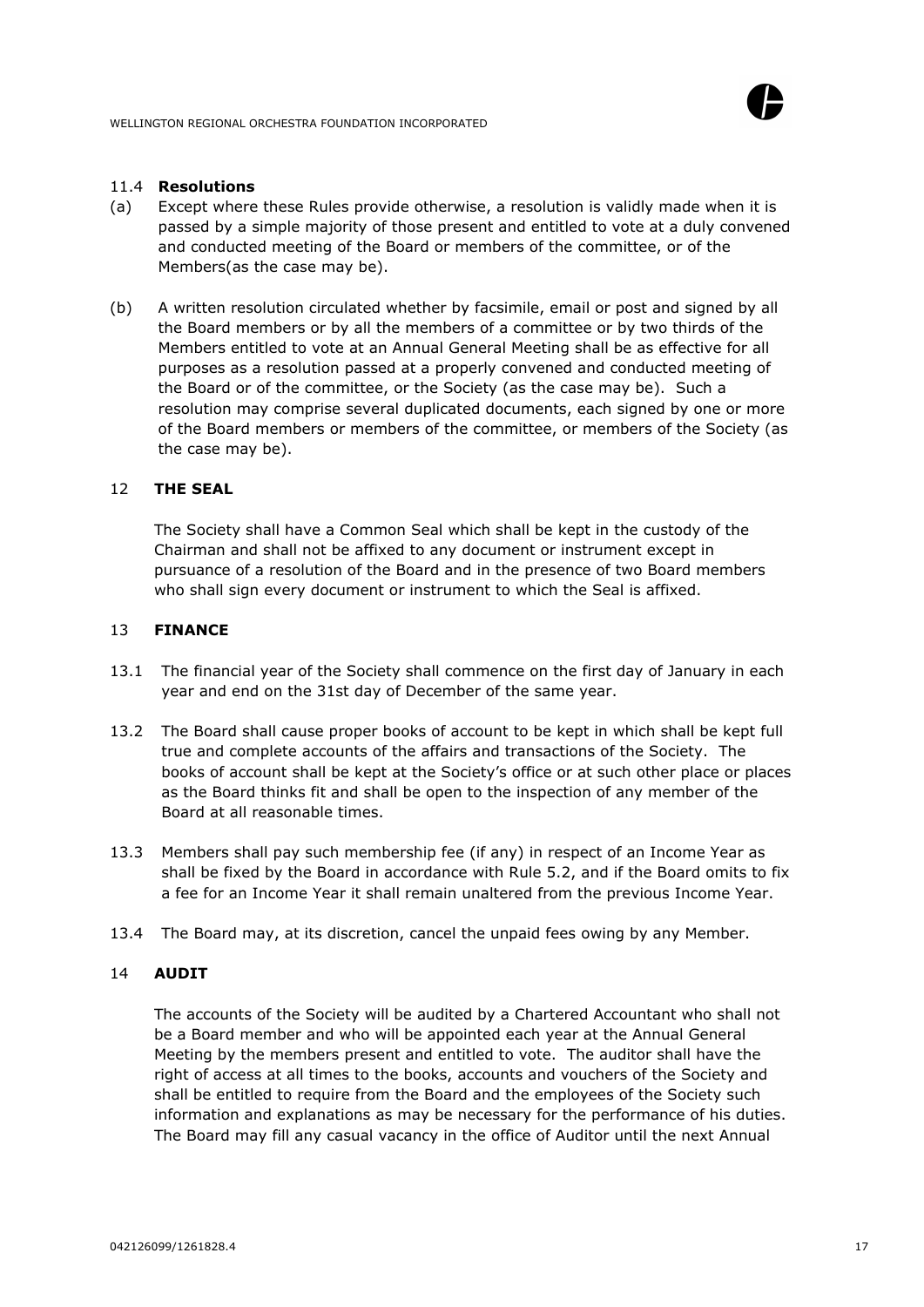

General Meeting. If any Auditor is appointed a duly audited Balance Sheet shall be presented to the next Annual General Meeting.

#### 15 **TREASURER**

<span id="page-17-0"></span>All moneys of the Society shall be paid to the Treasurer, or such other person appointed by the Board, who shall keep correct accounts and books showing the financial affairs of the Society and the particulars usually shown in books of like nature, and shall pay into the Society's bank (direct to the credit of the Society) all moneys he may receive. He shall submit a statement of the financial affairs of the Society to the Annual General Meeting, such statement having been previously examined and certified by the Auditor (if any has been appointed). All payments out of the funds of the Society shall be made pursuant to an order of the Board by cheque signed by such person or persons as the Board shall from time to time direct.

#### <span id="page-17-1"></span>16 **CONDUCT AND COMPLAINTS**

- 16.1 If the conduct of any Members appears to the Board to endanger the good order or welfare of the Society it may convene a Special General Meeting of the Society to consider the question of the expulsion or some other form of discipline of such Member. The vote at such meeting shall be taken by ballot of Members present and entitled to vote. If at such meeting a resolution is carried, by two-thirds or upwards of the Members present and entitled to vote, to the effect that the name of such Member be removed from the list of Members then he or she shall cease thenceforth to be a Member.
- 16.2 All complaints as to conduct of a Member must be made in writing to the Chairman, in order for consideration by the Board. No complaint will be considered at a General Meeting unless it is made in writing to the Chairman.

# <span id="page-17-2"></span>17 **ALTERATION TO RULES**

- 17.1 These Rules may be altered, added to or rescinded at any General Meeting, subject to the following conditions:
	- (a) a Notice of Motion to alter, add to or rescind these Rules must be given to the Chairman not fewer than twenty-one (21) days before the date of the General Meeting at which the motion is to be moved.
	- (b) notice stating the general tenor of any proposed alteration or addition to the Rules shall be given to each member who is entitled to vote.
	- (c) the General Meeting may amend any such proposals.
	- (d) no resolution of any General Meeting shall effect any alteration or addition to the Rules unless it be carried by a majority of at least two-thirds of the members present at such meeting and entitled to vote.